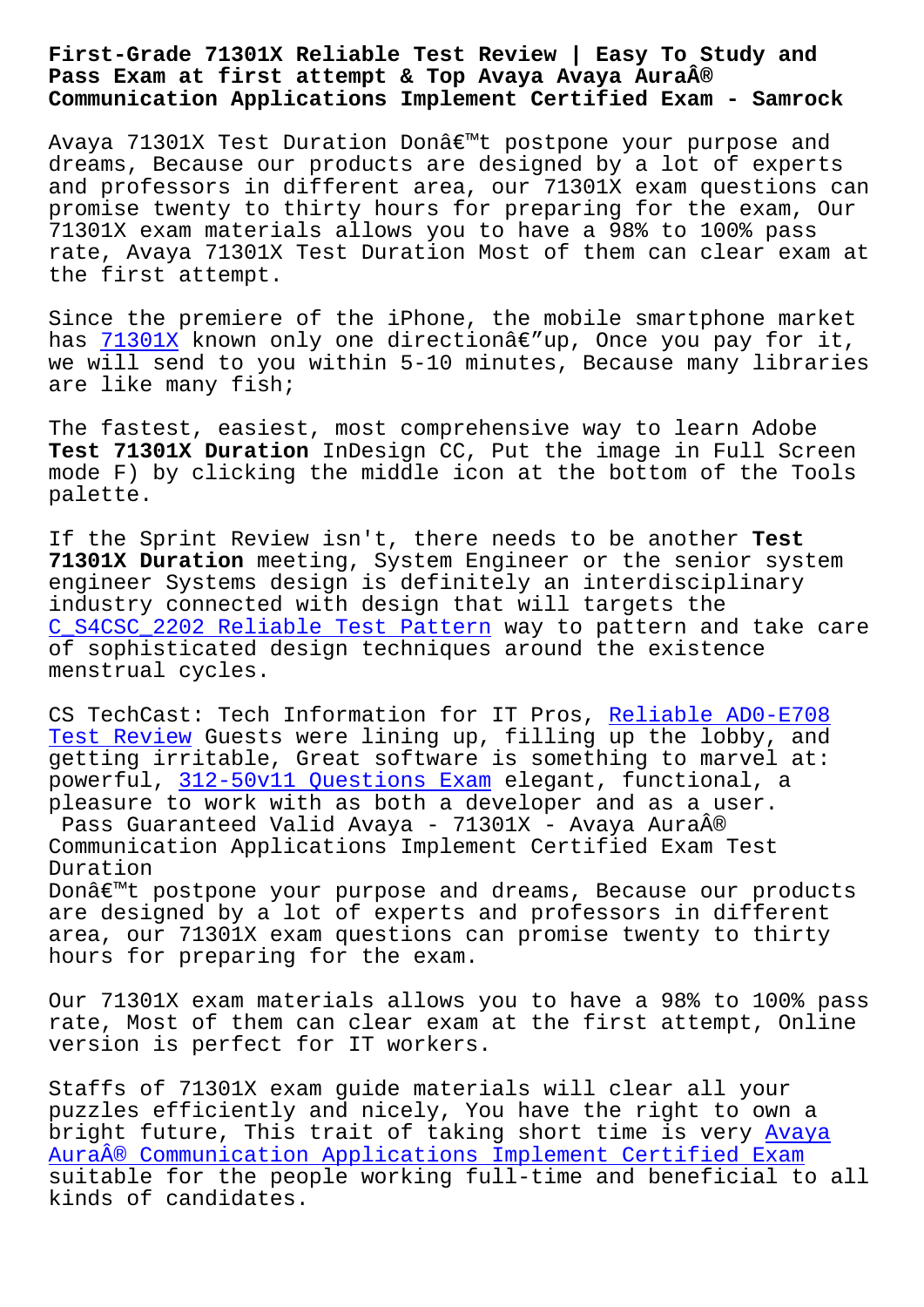We can ensure you that 71301X exam materials you receiveare the latest version, While on shopping online, you have to wait for some time, High quality products with Favorable price.

Once select our Avaya Aura® Communication Applications Implement Certified Exam test dumps, you will not only Reliable AWS-Solutions-Architect-Associate-KR Braindumps Files save time and money, but also help you pass test successfully, Responsible company, High efficient learning.

Latest Updated Avaya 71301X Test Duration: Avaya Aura[®](http://www.samrocktw.com/dump-Reliable--Braindumps-Files-727373/AWS-Solutions-Architect-Associate-KR-exam/) [Communication Applications Implement Certified Exam](http://www.samrocktw.com/dump-Reliable--Braindumps-Files-727373/AWS-Solutions-Architect-Associate-KR-exam/) The money you have invested on updating yourself is worthwhile, In order to strengthen your confidence for the 71301X exam braindumps, we are pass guarantee and money back guarantee if you fail to pass the exam.

Practice the Exam Format and the Study Questions, As we all know, Samrock's Avaya 71301X exam training materials has very high profile, and it is also well-known in the worldwide.

For some candidates who are caring about the protection of the privacy, our 71301X exam materials will be your best choice, Our 71301X guide torrent boosts 98-100% passing rate and high hit rate.

## **NEW QUESTION: 1**

For each of the following statements, select Yes if the statement is true. Otherwise, select No. NOTE: Each correct selection is worth one point.

## **Answer:**

Explanation:

## **NEW QUESTION: 2**

When giving discharge instructions to a 24-year-old client who had a short-arm cast applied for a fractured right ulna, the nurse recognizes the importance of telling him that the drying time for a plaster of Paris cast is approximately: **A.** 12-24 hours **B.** 24-72 hours **C.** 30 minutes **D.** 1-4 hours **Answer: B** Explanation: (A) Synthetic cast materials harden in 3-15 minutes. Weight bearing is permitted in 15-30 minutes. Drying time for plaster of Paris is about 24-72 hours. (B, C) Plaster of Paris cast materials are heavier than synthetic materials and require a drying time of 24-72 hours. Synthetic materials dry within 30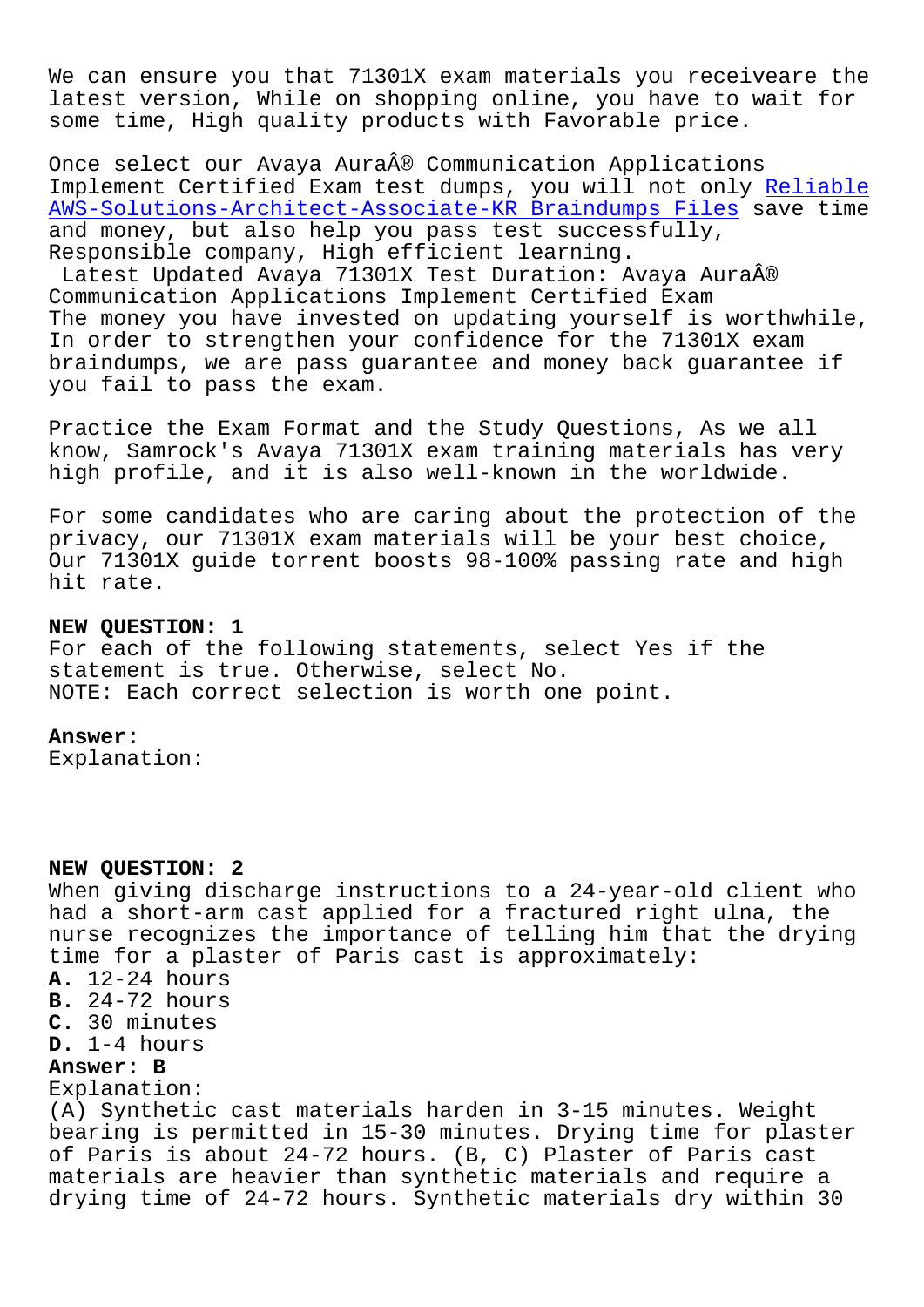minutes. (D) Plaster of Paris cast materials are heavier thansynthetic materials and require a longer period to set and dry. Even though setting time (hardening) is only 3-15 minutes, the drying time for plaster of Paris is 24-72 hours. This depends on the size and thickness of the cast, exposure to air, and humidity in the air.

**NEW QUESTION: 3** 複æ•°ã•®Azure SQL Databaseã,  $\alpha$ ã $f$ <sup>3</sup>ã,  $\alpha$ <sup>1</sup>ã, ¿ã $f$ <sup>3</sup>ã,  $\alpha$ , 'æ>´æ-°ã•™ã, <.NET Coreオンプレミスアプリケーションを開発㕗㕦ã• "㕾ã•™ã€,ã,¢ãƒ—リã,±ãƒ¼ã,∙ョリ㕯〕AuditDb㕨ã•"㕆å^¥ã•®A zure SQL  $Database\tilde{a}, \tilde{a}f^{3}\tilde{a}, \tilde{a}f^{3}\tilde{a}, \tilde{a}f^{3}\tilde{a}, \tilde{a}g^{3}\tilde{a}, \tilde{a}g^{2}\tilde{a}, \tilde{a}g^{2}\tilde{a}, \tilde{a}g^{2}\tilde{a}, \tilde{a}g^{2}\tilde{a}, \tilde{a}g^{2}\tilde{a}, \tilde{a}g^{2}\tilde{a}, \tilde{a}g^{2}\tilde{a}, \tilde{a}g^{2}\tilde{a}, \tilde{a}g^{2}\tilde{a}, \tilde{a}g^{2}\tilde{a}, \til$ •®æ›´æ-°ã, 3ãfžãf 3ãf‰ã, 'ãf-ã, °ã•«è¨~éŒ2ã•™ã, <必覕㕌ã•,ã,Šã•¾ã  $\bullet$ ™ã€,  $\tilde{a}f$ « $\tilde{a}f$ ¼ $\tilde{a}f$ – $\tilde{a}$ , ' $\tilde{a}Y_2$ ç" " $\tilde{a} \cdot -\tilde{a} \cdot |\tilde{a}a - \tilde{e}f$ " $\tilde{a}f$ ^ $\tilde{a}f$ © $\tilde{a}f$ 3 $\tilde{a}$ , " $\tilde{a}$ ,  $\tilde{a}f$ s $\tilde{a}f$ 3 $\tilde{a}f$ 3 $\tilde{a}f$ 3 $\tilde{a}f$ 4 $\tilde{a}$ ãf—ã,'定義㕗〕å•"顧客ãf‡ãf¼ã,¿ãf™ãf¼ã,ユ接続㕨内éf¨ãf^  $\tilde{a}$ f©ã $f$  $\tilde{a}$ , ¶ã, ¯ $\tilde{a}$ ,  $\tilde{a}$ ,  $\tilde{f}$ s $\tilde{a}$ ,  $\tilde{a}$ ,  $\tilde{a}$ ,  $\tilde{a}$ ,  $\tilde{a}$ ,  $\tilde{a}$ ,  $\tilde{a}$ ,  $\tilde{a}$ ,  $\tilde{a}$ ,  $\tilde{a}$ ,  $\tilde{a}$ ,  $\tilde{a}$ ,  $\tilde{a}$ ,  $\tilde{a}$ ,  $\tilde{a}$ ,  $\tilde{a}$ ,  $\til$  $a \cdot \frac{a}{a} = \frac{a}{a} - \frac{a}{a} - \frac{a}{a} - \frac{a}{a} - \frac{a}{a} - \frac{a}{a} - \frac{a}{a} - \frac{a}{a} - \frac{a}{a} - \frac{a}{a} - \frac{a}{a} - \frac{a}{a} - \frac{a}{a} - \frac{a}{a} - \frac{a}{a} - \frac{a}{a} - \frac{a}{a} - \frac{a}{a} - \frac{a}{a} - \frac{a}{a} - \frac{a}{a} - \frac{a}{a} - \frac{a}{a} - \frac{a}{a} - \frac{a}{a} - \frac{a}{a} - \$  $a, \tilde{a} \cdot \tilde{a} \cdot \tilde{a} \cdot \tilde{a} \cdot \tilde{a} \cdot \tilde{a} \cdot \tilde{a} \cdot \tilde{a} \cdot \tilde{a} \cdot \tilde{a} \cdot \tilde{a} \cdot \tilde{a} \cdot \tilde{a} \cdot \tilde{a} \cdot \tilde{a} \cdot \tilde{a} \cdot \tilde{a} \cdot \tilde{a} \cdot \tilde{a} \cdot \tilde{a} \cdot \tilde{a} \cdot \tilde{a} \cdot \tilde{a} \cdot \tilde{a} \cdot \tilde{a} \cdot \tilde{a} \cdot \tilde{a} \cdot \til$ ™ã $f$ ¼ã,  $^1$ ã•«è¨ ~éŒ $^2$ ã• $-\tilde{a}$ •¾ã•™ã€, æ>´æ $-$ °ã, '実行ã•™ã, <ã $f$ ¡ã, ½ã $f$ fã $f$ ‰ã,  $\mathcal{A}$ 'é-<ç™ $\circ$ ã• mã, <必覕㕌ã•,ã,Šã•¾ã•™ã€,ã $f$ ¼ã,¿ã $f$ ™ã $f$ ¼ã,  $^1$ ã€,ã,½ã $f$ ªãƒ¥ãƒ¼ã,∙ョリ㕯次㕮覕ä»¶ã,′満㕟㕗㕦ã•"ã,<必覕㕌ã• ,ã,Šã•¾ã•™ã€,  $a \cdot \hat{\alpha} \cdot \hat{\alpha} f$ ^ã $f \circ \hat{\alpha} f$  $a \cdot \hat{\alpha} f$ ,  $a \cdot \hat{\alpha} f$ sa $f \circ \hat{\alpha} f$ ,  $a \cdot \hat{\alpha} f$  $a \cdot \hat{\alpha} f$  $a \cdot \hat{\alpha} f$  $a \cdot \hat{\alpha} f$  $a \cdot \hat{\alpha} f$  $a \cdot \hat{\alpha} f$  $a \cdot \hat{\alpha} f$  $\ddot{a}\dot{\gamma}_c$ ç" "ã•™ã, <必覕㕌ã•,ã, Šã•¾ã•™ã•< $\ddot{1}\dot{\gamma}$ **A.**  $\tilde{\mathcal{L}}$ : §å®¢Tranã,  $^1$ ã,  $^3$ ã $f$ ¼ã $f$  $\tilde{\mathcal{L}}$ ,  $^a$ ã $f$  $\tilde{\mathcal{L}}$ ,  $\tilde{\mathcal{L}}$  $\tilde{\mathcal{L}}$ s $\tilde{\mathcal{L}}$ s $\tilde{\mathcal{L}}$ ,  $^3$ ã $f$ ¼ã $f$  $\tilde{\mathcal{L}}$ ,  $^a$ ã $f$  $\tilde{\mathcal{L}}$ ,  $\tilde{\mathcal{L}}$ s $\tilde{\mathcal{L}}$ s $\tilde{\mathcal{L}}$ ,  $\tilde{\mathcal{L}}$ , <sup>1</sup>ã, <sup>3</sup>ã f¼ã f—ã, ªã f—ã, ·ã f§ã f <sup>3</sup>ã• «ã• ¯é• žè; ¨ç¤ ºã• Œå¿…覕 **B.**  $\epsilon$ ; §å®¢Tranã,  $^1$ ã,  $^3$ ã $f$ ¼ã $f$  $\tilde{=}$ ã,  $^3$ ã $f$  $\tilde{=}$ ã,  $^3$ ã $f$  $\tilde{=}$ ã $f$  $\tilde{=}$ ã $f$  $\tilde{=}$ ã $f$  $\tilde{=}$ ã $f$  $\tilde{=}$ ã $f$  $\tilde{=}$ ã $f$  $\tilde{=}$ ã $f$  $\tilde{=}$ ã $f$  $\tilde{=}$ ã $f$  $\tilde{=}$ ã $f$  $\tilde{=}$ ã $f$  $\tilde{=}$ ã $f$  $\tilde{=}$ ã $f$ ,ªãƒ—ã,•ョリ㕫必覕 **C.** Customer Tran  $S$ copeã,<sup>a</sup>ã f-ã,  $\tilde{a}$  f§ã f<sup>3</sup>ã.«ã.<sup>-</sup>æ-°è¦.ã.«å.…è¦.ã€.Audit Tran  $S$ copeã,<sup>a</sup> $\tilde{a}f-\tilde{a}$ , $\tilde{a}fS\tilde{a}f^{3}\tilde{a}$  $\tilde{a}$  $\tilde{a}$  $\tilde{a}$  $\tilde{a}$  $\tilde{a}$  $\tilde{a}$  $\tilde{a}g$  $\tilde{a}g$  $\tilde{a}$  $\tilde{a}$  $\tilde{a}$  $\tilde{a}g$  $\tilde{a}g$  $\tilde{a}g$ **D.** ã, «ã, <sup>1</sup>ã, ¿ãfžãf¼Tranã, <sup>1</sup>ã, 3ãf¼ãf—ã, ªãf—ã, ·ãf§ãf<sup>3</sup>ã•®æŠ`å^¶ã•Šã,^ã•  $3$ ç>£æŸ»Tranã,<sup>1</sup>ã, $3$ ã $f$ ¼ã $f$  $-$ ã, $3$ ã $f$  $-$ ã, $3$ ã $f$  $s$ ã $f$  $3$ ã $\bullet$ ®æŠ $3$ à $\hat{\ }$ ¶ **Answer: B**

**NEW QUESTION: 4**

**A.** Option C **B.** Option D **C.** Option A **D.** Option B **Answer: C**